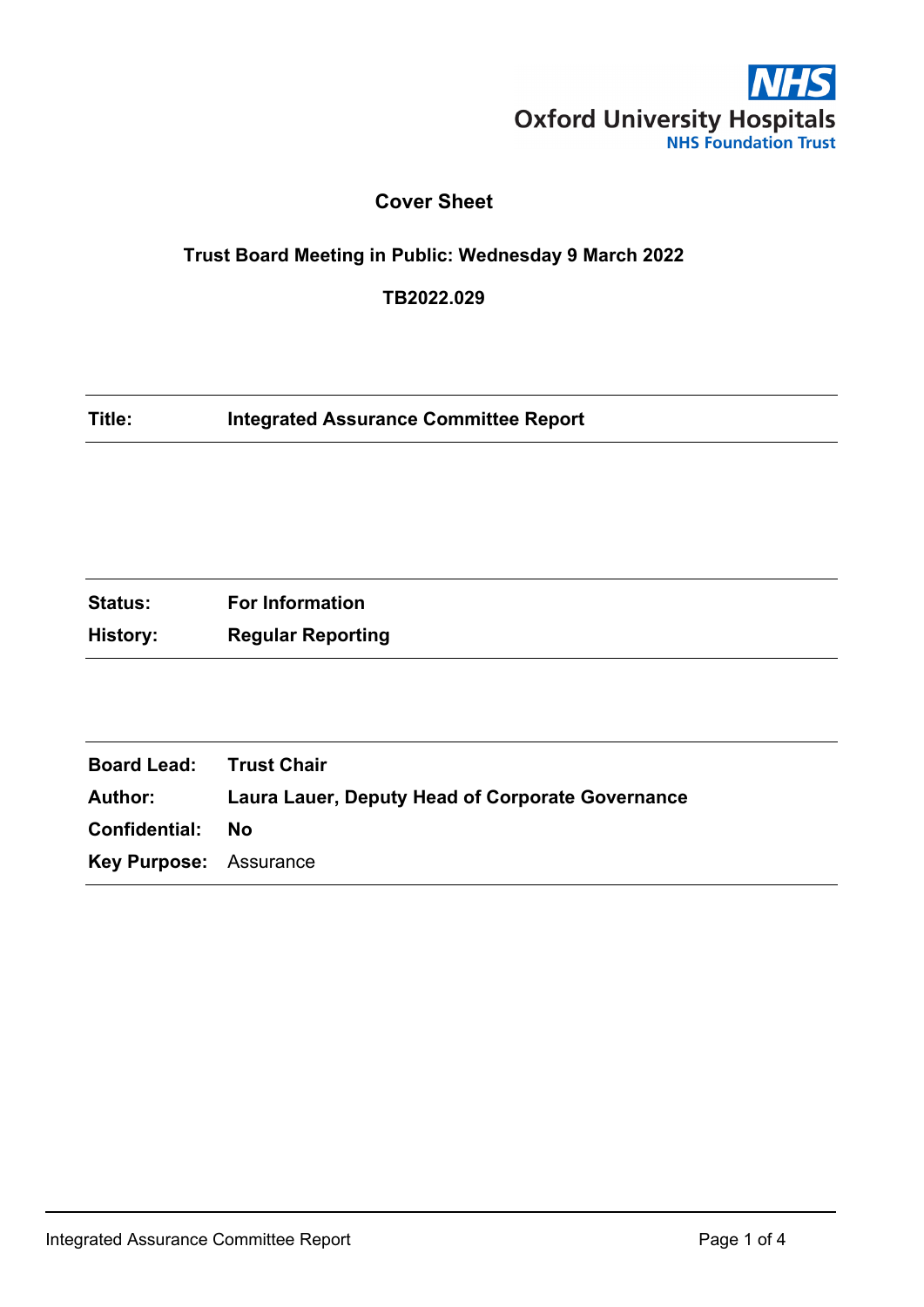## **1. Purpose**

- 1.1. As a Committee of the Trust Board, the Integrated Assurance Committee provides a regular report to the Board on main issues raised and discussed at its meetings.
- 1.2. Since the last report to the Board held in public, the Integrated Assurance Committee had met on 9 February 2022.
- 1.3. Under its terms of reference, the Integrated Assurance Committee is responsible for reporting to the Board items discussed, actions agreed and issues to be referred to the Board, indicating the extent to which the Committee was able to take assurance from the evidence provided and where additional information was required.

## **2. Key Areas of Discussion**

- 2.1. The formal removal of enforcement undertakings was noted by the Committee.
- 2.2. Risks in relation to the recruitment of a new Chief Executive Officer, and their mitigations, were discussed. The process for appointing search consultants was outlined.

## **Integrated Performance Report**

- 2.3. The Committee received this regular report on performance across operational, quality, workforce, digital and financial metrics.
- 2.4. The Committee was updated on two Serious Incidents Requiring Investigation which would be included in future reporting.

#### System Urgent Care and Emergency Department Complaints

- 2.5. The Chief Nursing Officer (CNO) briefed the Committee on the state of urgent care and the Trust's efforts to find solutions, including escalation to the Placebased Board.
- 2.6. The CNO reported on the analysis of trends from a review of 12 months of complaints. The largest increase in complaints was in relation to waiting times; the data was consistent with other Shelford Trusts and should be seen in the context of a 9% increase in Emergency Department attendance compared to 2019/20. An increase in positive feedback was also noted.
- 2.7. It was noted that the body camera pilot (January-March 2022) was viewed positively by staff and enabled them to respond more quickly to complaints.

#### Waiting Lists

2.8. The Chief Operating Officer reported on progress towards treating the 134 patients who would otherwise have waited 104 weeks by the end of March 2022.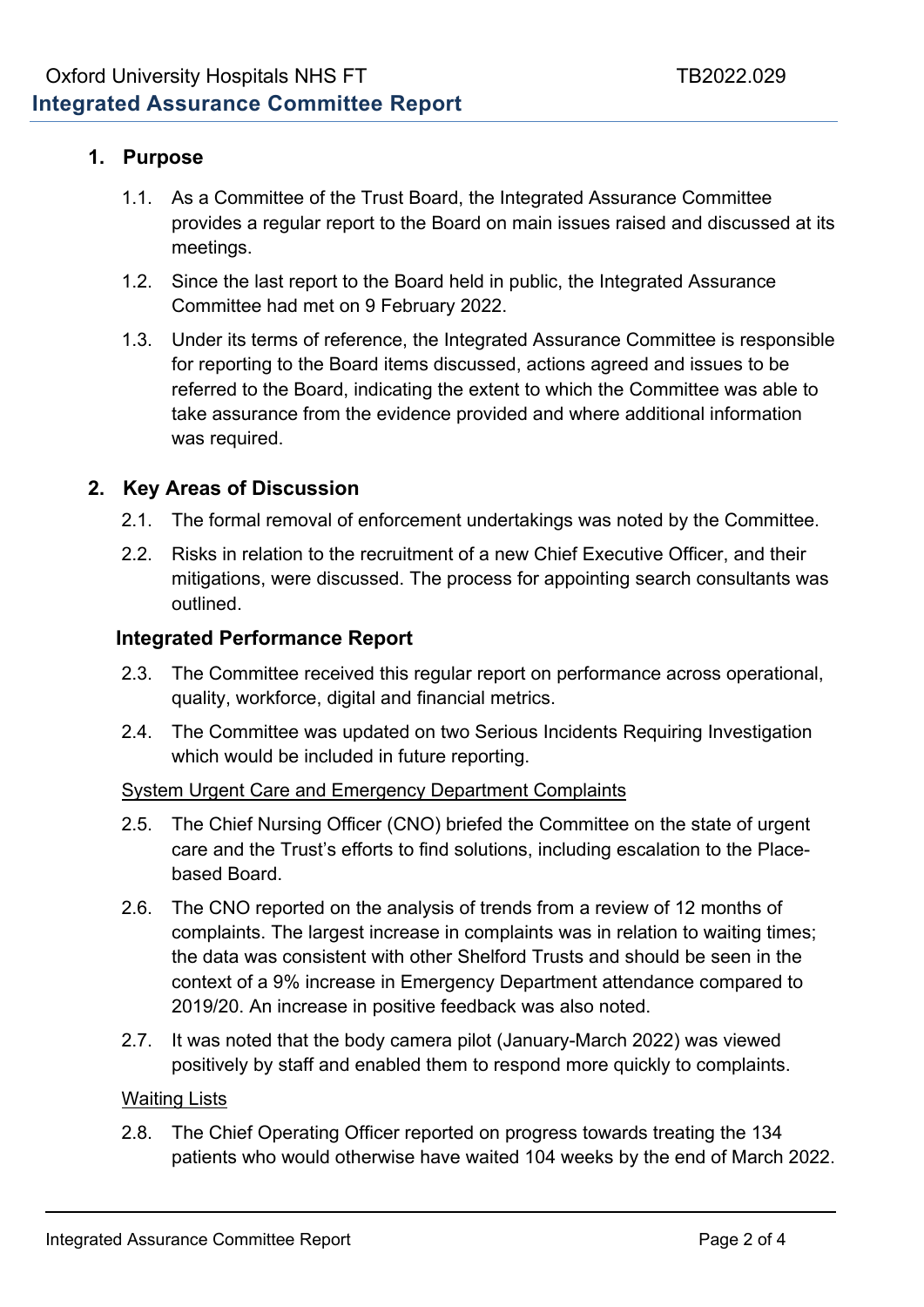Oxford University Hospitals NHS FT THE THE THE TB2022.029

There were concerns about being able to treat 34 of those and the mutual aid was being sought in respect of paediatric anaesthesia.

- 2.9. Radiology, ultrasound and radiotherapy had experienced increased waiting times and outlined the actions taken to reduce these.
- 2.10. Cancer screening was experiencing increased referrals; the Trust continued to concentrate on complex cases with less complex or benign work transferred to other providers.

#### **Other**

- 2.11. Figures for Deprivation of Liberty Standards had increased and a briefing session on safeguarding would be arranged to understand the figures in greater detail.
- 2.12. Improvements in trends on falls and ulcers were noted.

## **Vaccination as a Condition of Deployment (VCOD)**

- 2.13. Following the Government's announcement of a consultation, all VCOD activity in the Trust had been paused.
- 2.14. The Committee had a wide-ranging discussion about the impact of this policy on relationships within the Trust and the need to reset and rebuild based on a common goal of delivery safe and excellent services for patients and staff.
- 2.15. The Chief People Officer confirmed that all staff who had resigned as a result of VCOD would be contacted to discuss their situation; work was also ongoing to understand the impact of existing Trust policies on redeployment or selfisolation.

## **Freedom to Speak Up (FtSU)**

- 2.16. The Committee received the six-monthly update report on behalf of the Trust Board, presented by the Acting Lead Guardian.
- 2.17. Members noted the progress made and the positive effect the Lead Guardian and FtSU Champions were having in supporting, advising and signposting staff. Staff engagement was demonstrated not only by cases opened, but by the number of informal contacts.
- 2.18. Members noted the importance of the information members of the FtSU team gathered and suggested ways in which it could link with other staff-related data.

## **Finance Items**

- 2.19. The Chief Finance Officer summarised the state of guidance for the Annual Plan submission 2022/23 and briefed the Committee on the Trust's preparation work.
- 2.20. The Committee reviewed the Financial Governance Review Action Plan and agreed the closure of three completed actions.